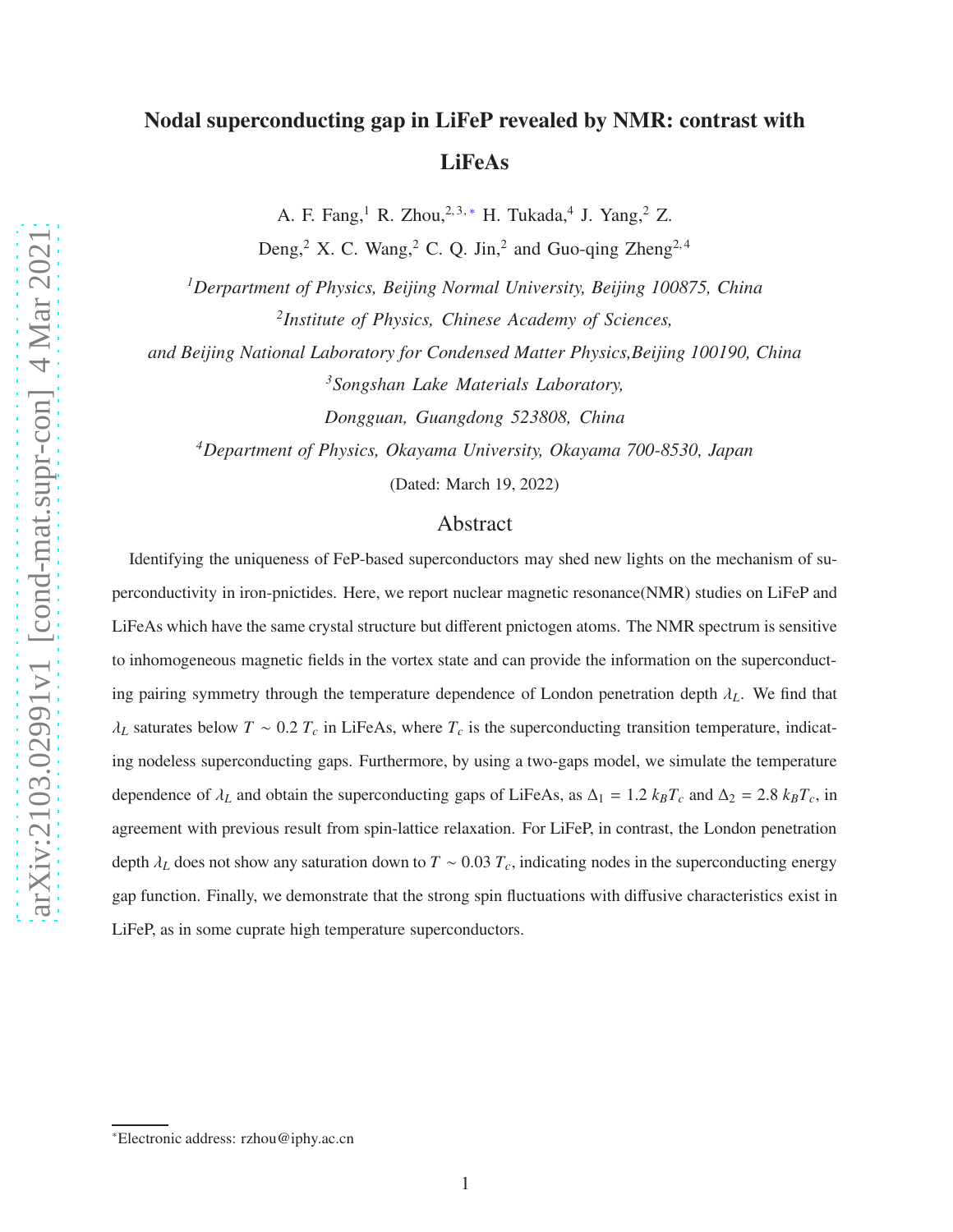# I. INTRODUCTION

As the second class of high-temperature superconductors, iron-based superconductors were dis-covered more than one decade ago[\[1](#page-11-0)]. But its superconducting pairing mechanism is still unclear. The phase diagram of iron-pnictides is very similar to the cuprates high-temperature superconductor family[\[2\]](#page-11-1). Antiferromagnetism and nematic orders exist around the superconducting dome and both compete with superconductivity in these two families[\[3\]](#page-11-2). Therefore both spin and nematic fluctuations are suggested to be candidates for the glue of the superconducting pairing[\[4](#page-11-3)]. Although, the symmetry of the superconducting gap in cuprates is believed to be *d*-wave [\[5,](#page-11-4) [6](#page-11-5)], the situation is more complicated for the iron-pnictides. Firstly, there are multiple superconducting gaps as first evidenced by the spin-lattice relaxation rate and the Knight shift[\[7](#page-11-6)], instead of a single superconducting energy gap in the cuprates. Secondly, the gap symmetry is different in different iron-based families. In FeAs-based superconductors, the superconducting gap is found to be isotropic and fully-opened $[8-11]$  $[8-11]$ . But for P-doped BaFe<sub>2</sub>As<sub>2</sub> which is equivalently doped, previous studies suggest the existence of nodes in the superconducting gaps[\[12,](#page-11-9) [13](#page-11-10)]. If As is completely substituted by P, the pnictogen height above the iron plane will become smaller, which is suggested to be an important factor in the theory based on spin fluctuations[\[14\]](#page-11-11). Therefore, clarifying the uniqueness of FeP-based superconductor can shed lights on the mechanism of superconduting pairing in iron-pnictides.

LiFeP is a superconducting material with transition temperature  $T_c \sim 4.2$  K[\[15](#page-11-12)]. Its crystal structure is identical to LiFeAs( $T_c \sim 18$  K)[\[16\]](#page-11-13), but the height of the P site is much smaller than that of As. Previous tunnel diode oscillator (TDO) measurements found that the London penetration depth shows a flat temperature dependence in LiFeAs but a linear temperature dependence in LiFeP, suggesting nodeless and nodal superconducting gap respectively[\[17](#page-12-0)]. However, TDO measurement is only sensitive to the change of penetration depth on the surface of the sample which can be affected by disorder or lattice distortion from the surface. Until now, no bulk measurement on the London penetration depth  $\lambda_L$  has been done. NMR spectrum is sensitive to inhomogeneous magnetic fields in the vortex state, from which  $\lambda_L$  of the bulk sample can be directly deduced[\[18,](#page-12-1) [19](#page-12-2)]. Besides the properties of the superconducting state, the electron correlations in the normal state of LiFeP are also of interest. In most iron-based superconductors, strong spin fluctuations have been observed[\[11](#page-11-8), [20](#page-12-3)[–22\]](#page-12-4), and quantum critical point related to the magnetic order is suggested inside the superconducting dome[\[19,](#page-12-2) [23](#page-12-5)]. Unlike these compounds, a previous NMR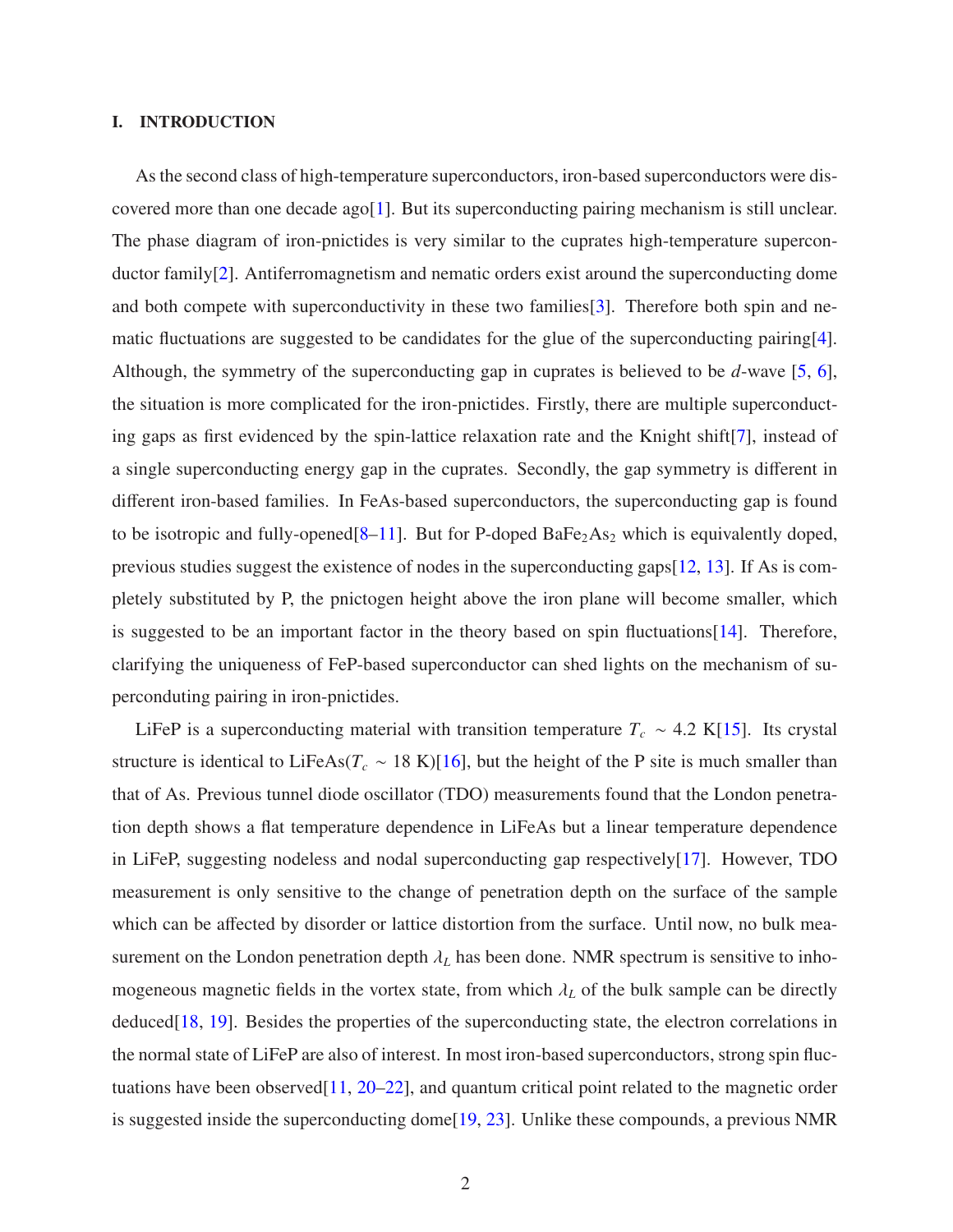study at  $B_0 = 4.65$  T has suggested that low-energy spin fluctuations are very weak in LiFeP[\[24](#page-12-6)]. However, for spin-lattice relaxation rate  $1/T_1$  measurement, the NMR frequency, which is related to the energy of spin fluctuations, can play an important role. Therefore,  $1/T_1$  measurements at different fields are needed in order to investigate the intrinsic spin fluctuations.

In this work, we investigate the superconducting gap symmetry of LiFeP and LiFeAs by detailed NMR studies of London penetration depth  $\lambda_L$ . Nodal superconductivity is revealed in LiFeP while LiFeAs is found to be a nodeless superconductor. For LiFeP, strong spin fluctuations with diffusive characteristics are found by spin-lattice relaxation measurements, which is similar to some cuprate superconductors.

#### II. EXPERIMENT

The LiFeAs single crystal and LiFeP polycrystal samples were grown by the solid-state reaction and the self-flux methods, respectively $[15, 16]$  $[15, 16]$  $[15, 16]$  $[15, 16]$ . The <sup>75</sup>As spectra were obtained by integrating the spin echo as a function of frequency at 7.5 T. The <sup>31</sup>P-NMR spectra were obtained by fast Fourier transform of the spin echo. The pulse width is only 5  $\mu$ s in order to cover the full spectrum. The  $T_1$  was measured by using the saturation-recovery method, and obtained by a good fitting of the nuclear magnetization to  $1 - M(t) = M_0 e^{-t/T_1}$ , where  $M(t)$  is the nuclear magnetization at time *t* after the single saturation pulse and  $M_0$  is the nuclear magnetization at thermal equilibrium.

# III. RESULTS AND DISCUSSION

## A. London penetration depth in LiFeP: contrast with LiFeAs

Figure 1(a) shows  $75$  As-NMR central line at various temperatures, which can be well fitted by a single Lorentz function. By cooling down into the superconducting state, the NMR line shifts to lower frequency and broadens almost symmetrically. In the vortex state, the magnetic field  $B_0$ penetrates into a sample in the unit of quantized flux  $\phi_0 = 2.07 \times 10^{-15}$  T m<sup>2</sup>, thus the field becomes inhomogeneous, leading to the observed broadening in Fig. 1(a). The shift of spectrum is due to the singlet pairing and diamagnetism from the vortex-lattice formation. For  $B_{c1} \ll B_0 \ll B_{c2}$ , where *B<sup>c</sup>*<sup>1</sup> and *B<sup>c</sup>*<sup>2</sup> are the lower and upper critical field respectively, the field distribution ∆*B* can be written as  $[25]$  $[25]$ :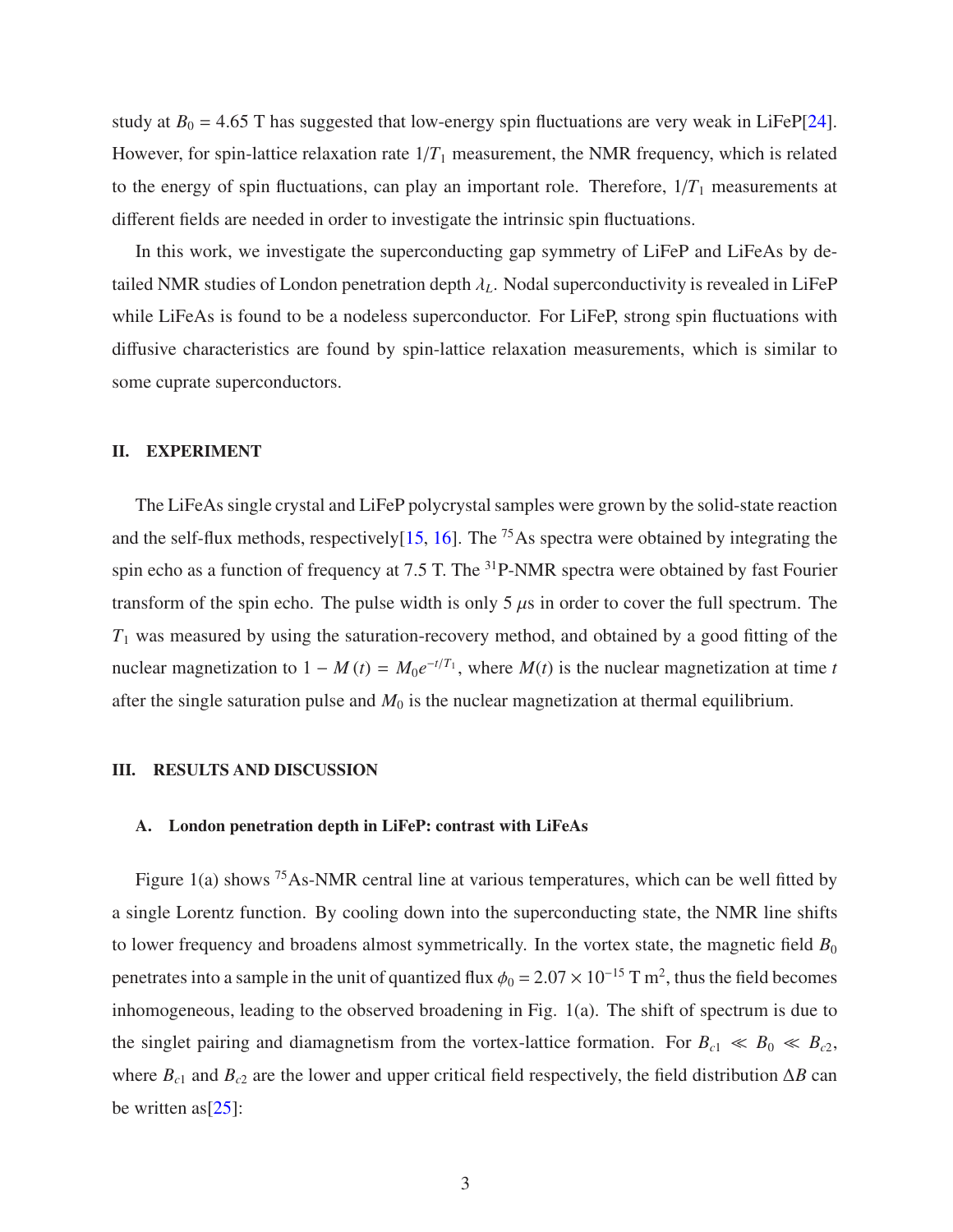

FIG. 1: (color online) (a) <sup>75</sup>As-NMR spectra of LiFeAs at various temperatures with magnetic field  $B_0 =$ 7.5 T applied along *c*-axis. The spectra are fitted by a single Lorentz function. (b) Temperature dependence of the line broadening ∆*f* and London penetration depth  $\lambda_L^{-2}$  of LiFeAs. The black dashed curve represents the variation with temperature expected for a conventional s-wave superconductor[\[29](#page-12-8)]. The red solid curve represents the simulation by the two-gaps model described in the text.

$$
\Delta B = 0.0609 \frac{\phi_0}{\lambda_L^2},\tag{1}
$$

which can be detected by the NMR spectrum broadening  $\Delta f = \gamma_n \Delta B$ , where  $\gamma_n$  is the gyromagnetic ratio. In both normal state and superconducting state, the spectra can be well fitted by a single Lorentz function. Theoretically, the NMR lineshape in the superconducting state should be asymmetric due to inhomogeneous distribution of the magnetic field. However, the shape we observed is rather symmetric, which is in agreement with the previous NMR study in NaFe1−*x*Co*x*As[\[18](#page-12-1), [19](#page-12-2)]. This might be because the vortex-cores have small random displacements from triangular lattice in a 2D layered system when the correlation between different layers is small. Such displacements will broaden the effective core radius and truncate the high-field tail in the field distribution. Then the line will become more symmetric, like the case in  $Bi_2Sr_2CaCu_2O_{8+\delta}[26]$  $Bi_2Sr_2CaCu_2O_{8+\delta}[26]$ . This can explain why the broadening in LiFeAs is rather symmetric, since iron-based superconductors are also quite 2D.

The full width at half maximum (FWHM) of a convolution of two Lorentzian functions is the sum of individual FWHMs, so the broadening can be obtained by simply subtracting the *T*independent width above  $T_c$ ,  $\Delta f$  = FWHM(*T*) - FWHM(*T* >  $T_c$ ). In Fig. 1(b), we summarize the temperature dependence of  $\Delta f$  and  $\lambda_L^{-2}$  which start to saturate below  $T \sim 0.2 T_c$ . By using Eq. (1),  $\lambda_L(T \rightarrow 0) = 185$  nm is calculated, which is consistent with the result,  $\lambda_L = 210$  nm, obtained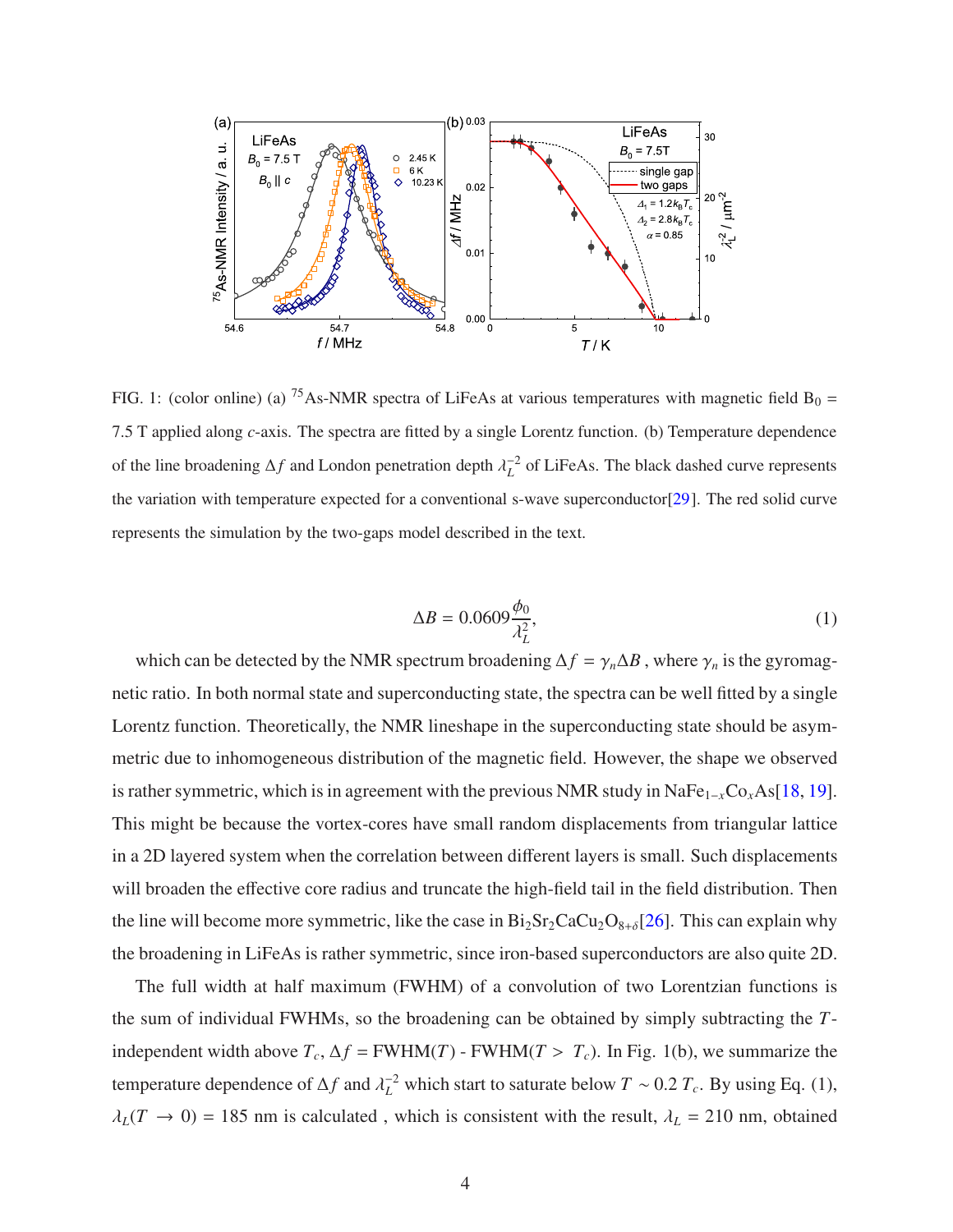by small-angle neutron scattering (SANS)[\[27](#page-12-10)]. In the London theory,  $\lambda_L^{-2}$  is proportional to the superconducting carrier density *n<sup>s</sup>* as[\[28\]](#page-12-11):

$$
n_s = \frac{m^*c^2}{4\pi e^2 \lambda^2 L},\tag{2}
$$

where  $m^*$  is the effective mass of the carriers. When the superconducting correlation length is much smaller than  $\lambda_L$ , the superconducting carrier density  $n_s$  can be expressed as[\[28\]](#page-12-11):

$$
\widetilde{n} = 1 + 2 \int_0^\infty dE \frac{\partial f(E)}{\partial E} \frac{N(E)}{N_0}
$$
\n(3)

where  $\tilde{n} = n_s(T)/n_s(0)$ .  $f(E)$  is the Fermi function.  $N(E)$  and  $N_0$  are the angle averaged superconducting density of states and the normal density of states value at the Fermi level respectively. For a *s*-wave superconductor, when temperature is smaller than 0.5 *T<sup>c</sup>* , the change in the penetration depth  $\lambda_L$  with respect to their zero temperature value is[\[28](#page-12-11)]:

$$
\frac{\lambda(T)}{\lambda(0)} = 1 + \sqrt{\frac{\pi \Delta_0}{2k_B T}} \exp\left(-\frac{\Delta_0}{k_B T}\right)
$$
(4)

where  $\Delta$  is the zero temperature value of the superconducting energy gap, and  $k_B$  is the Boltzmann constant. One can immediately see that  $\lambda_L^{-2}$  should be nearly temperature independent at low temperatures( $T < 0.4T_c$ ) for a conventional *s*-wave[\[29\]](#page-12-8), as shown by the dashed line in Fig. 1(b) which is distinct from our results. We therefore simulate our results by assuming two *s*-wave gaps,  $\Delta_1$  and  $\Delta_2$ . If the contribution to the superfluid density for  $\Delta_1$  is  $\alpha$ , then it will be 1 -  $\alpha$  for  $\Delta_2$ . The total superfluid density  $n_{tot}$  is  $\alpha n_{s1} + (1 - \alpha)n_{s2}$ . From Eq. 3, the superfluid density can be further expressed as[\[28](#page-12-11)]:

$$
\widetilde{n}(T) = 1 + 2 \int_{\Delta}^{\infty} dE \frac{\partial f(E)}{\partial E} \frac{E}{\sqrt{E^2 - \Delta^2(T)}}
$$
(5)

By this way, we simulate the temperature dependence of ∆*f* as shown in Fig. 1(b). The parameters  $\Delta_1 = 1.2 k_B T_c$ ,  $\Delta_2 = 2.8 k_B T_c$ , and  $\alpha = 0.85$  are obtained. The two-gaps feature in the superconducting state was also demonstrated by previous spin-lattice relaxation measurements[\[30](#page-12-12)], in which a 'knee' behavior was observed in temperature-dependent  $1/T<sub>1</sub>$ . From the fitting by two s-wave gaps,  $\Delta_1 = 1.3 k_B T_c$  and  $\Delta_2 = 3.0 k_B T_c$ [\[30](#page-12-12)] was obtained, which is in good agreement with the present results. We also note that  $\Delta_1 = 1.6 k_B T_c$  of hole-like Fermi surfaces and  $\Delta_2 = 2.3 k_B T_c$ of electron-like Fermi surfaces were observed by a previous ARPES study in LiFeAs[\[31\]](#page-12-13), which is also consistent with our study. Furthermore, the hole-like Fermi surfaces are found to be larger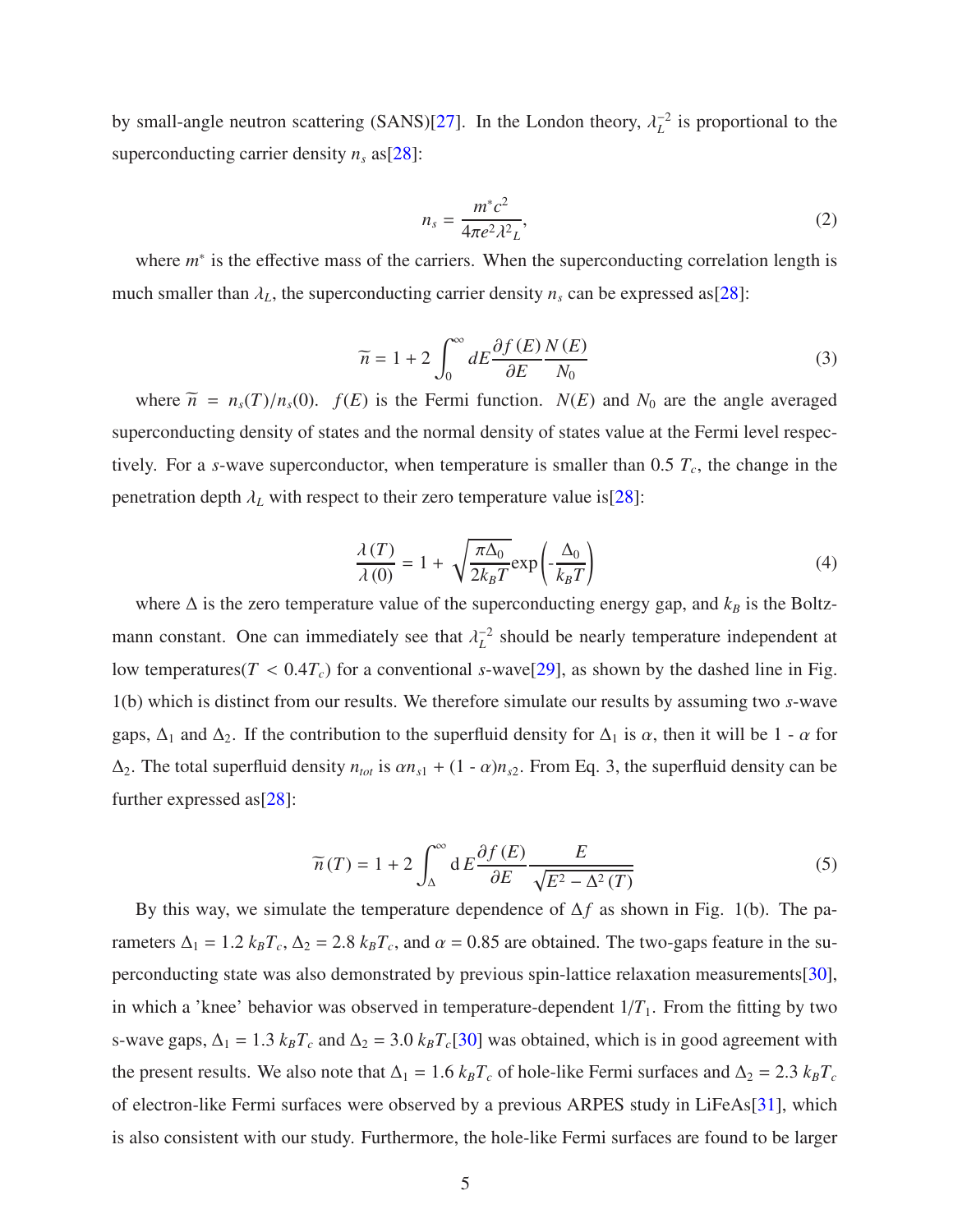

FIG. 2: (color online) (a) Temperature dependence of AC susceptibility of LiFeP at various fields. (b) NMR spectrum of LiFeP obtained by sweeping the magnetic fields at 4.2 K. The solid curve is fitted by two Lorentz functions.

than the electron-like Fermi surfaces[\[31\]](#page-12-13), which is in agreement with our simulation that  $\alpha$  is larger than 0.5. This means that the main contribution to the quasi-particles in the superconducting state is from the smaller superconducting energy gap  $\Delta_1$  that is of hole-like Fermi surfaces. Namely the superconducting energy gap on hole-like Fermi surfaces is smaller than the gap on electron-like surfaces. This is in contrast to the situation in the  $BaFe<sub>2</sub>As<sub>2</sub>$  family where the superconduting energy gap on hole-like Fermi surfaces is larger[\[9](#page-11-14)]. It implies that the pairing mechanism in LiFeAs is indeed unique[\[32](#page-12-14)]. More theoretical studies in this regard is needed in the future.

Figure 2(a) shows the temperature dependence of the resonance frequency of the NMR coil at various magnetic fields. The superconducting transition temperature  $T_c$  of the sample is found to be around 4.2 K at zero field, which is similar to an earlier report determined by DC susceptibility measurements[\[15](#page-11-12)]. Fig. 2(b) shows the NMR spectrum measured at  $T = 4.2$  K by sweeping the magnetic field. We note that only one peak is observed for both  $31P$  and  $7Li$  nuclei. The total Hamiltonian for the nuclei with spin *I* can be expressed as [\[33](#page-12-15)]:

$$
\mathcal{H} = \gamma \hbar I_z H_0 (1 + K) + \frac{e^2 q Q}{4I(2I - 1)} [3(I_z^2 - I^2)(3\cos^2 \theta - 1)],\tag{6}
$$

where *K* is the Knight shift, *eq* is the electric field gradient (EFG) along the principle axis *z*, Q is the nuclear quadrupole moment, and  $\theta$  is the angle between the magnetic field and the principle axis of the EFG. For <sup>31</sup>P with  $I = 1/2$ , only one peak is expected. For <sup>7</sup>Li with  $I = 3/2$ , the NMR spectra should contain three lines. The fact that only one peak can be observed in our measurement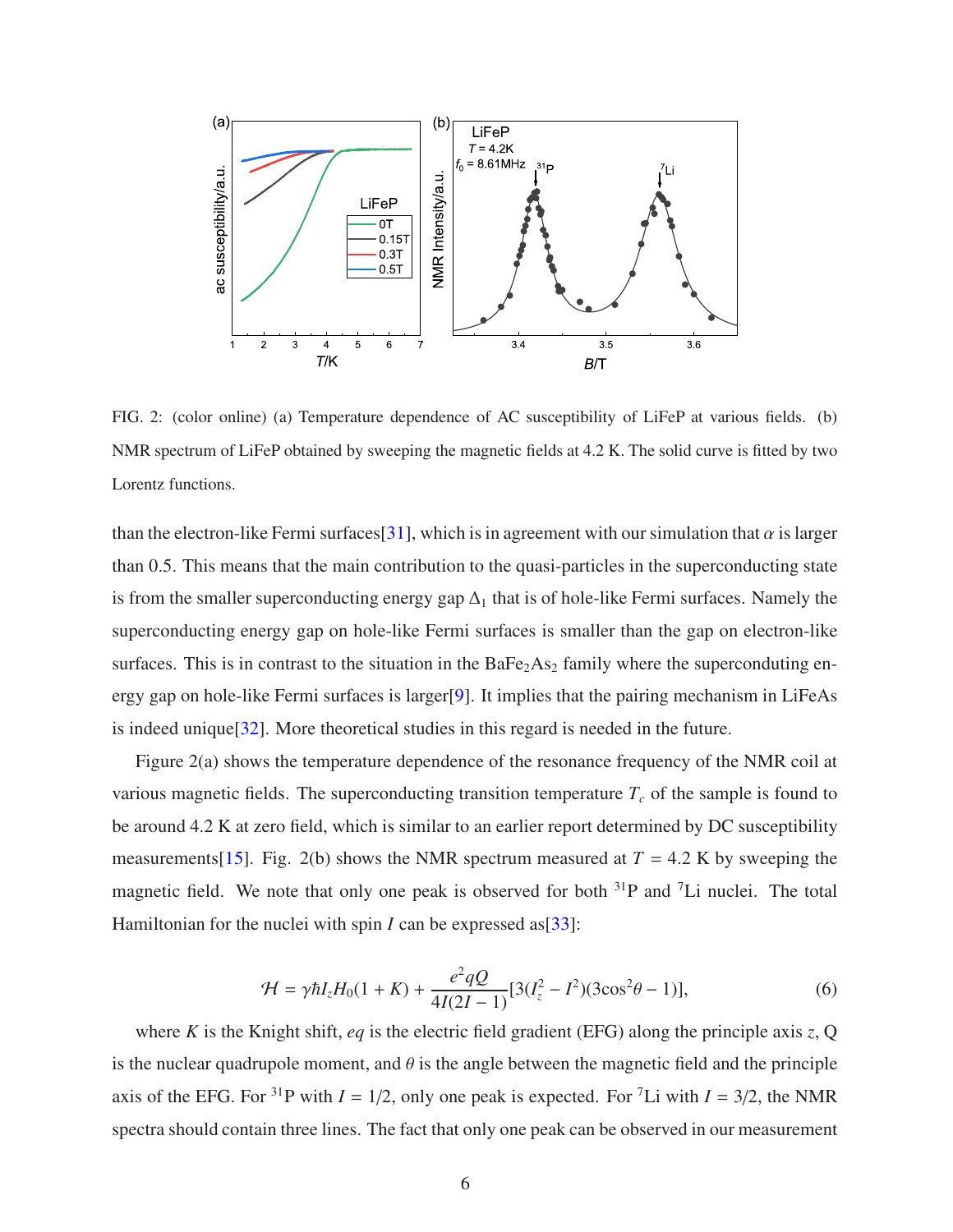

FIG. 3: (color online) <sup>31</sup>P-NMR spectra of LiFeP at various temperatures with  $B_0 = 0.15$  T. The spectra above  $T = 1.2$  K are fitted by a single Gaussian function, while the spectra below  $T = 1.2$  K is fitted by two Gaussian functions. The left peak (shaded area) is from <sup>7</sup>Li nuclei (see text for detail).

is probably because the nuclear quadrupole moment  $Q$  of  $^7$ Li is very small[\[34](#page-12-16), [35](#page-13-0)] and the central and satellite lines overlap.

Figure 3 shows the temperature dependence of <sup>31</sup>P-NMR spectra at  $B_0 = 0.15$  T. Similar to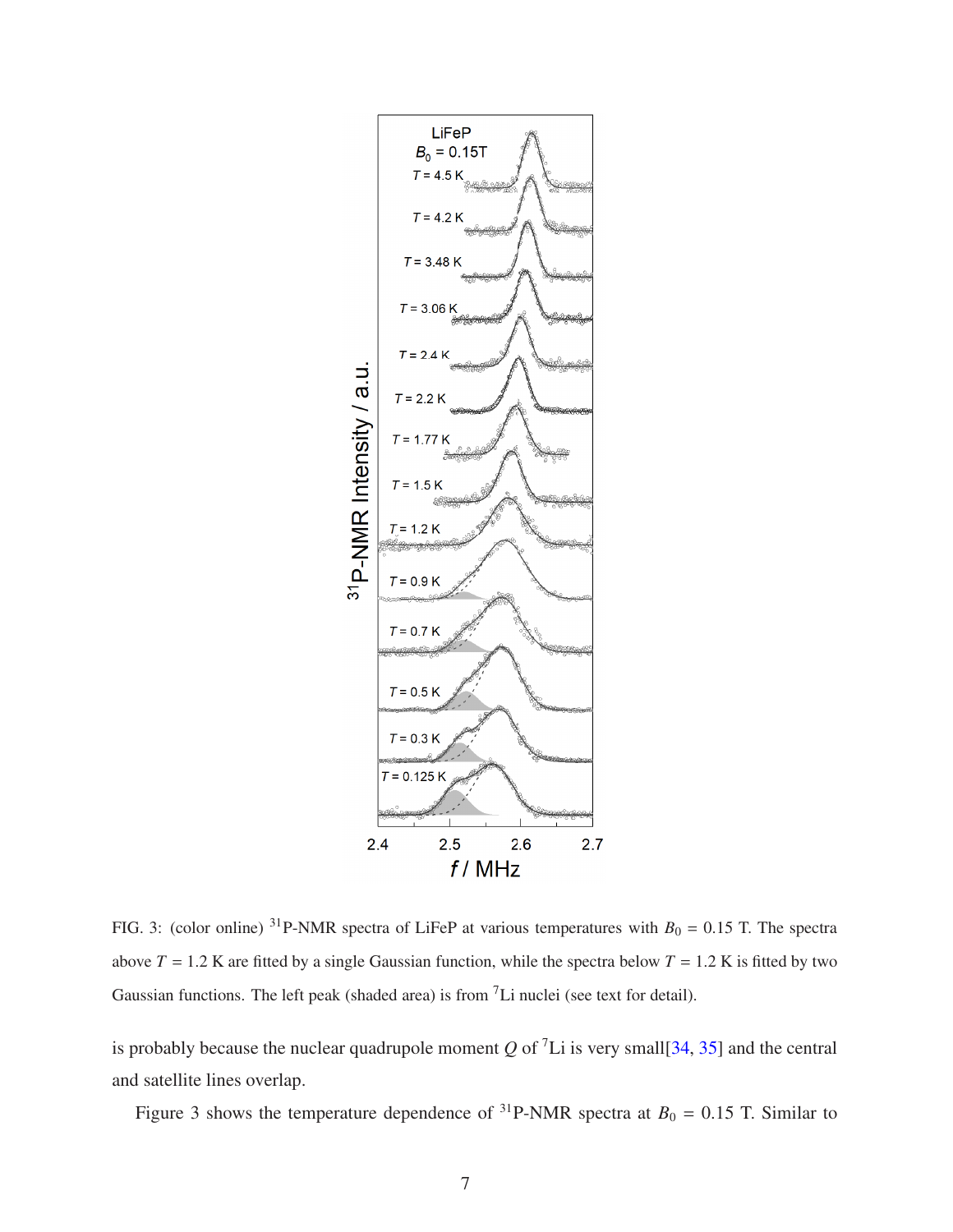

FIG. 4: (color online) Temperature-dependent line broadening  $\Delta f$  and the London penetration depth  $\lambda_L^{-2}$  of LiFeP. The red solid curve is the theoretical calculation based on a *d*-wave model[\[36](#page-13-1)].

the observation in LiFeAs, a symmetric line broadening and a shift to the lower frequency below  $T_c$  are also seen in LiFeP. Above  $T = 1.2$  K, we used a short pulse-repetition time in order to average the  $31P$  signal as much times as possible. As a result,  $7Li NMR$  signal is not seen, which has a long relaxation time. Below  $T = 1.2$  K, the spectrum was obtained by using a long pulserepetition time in order to avoid heating the sample up. So a new peak is observed which is contributed from 7Li nuclei as shown in Fig. 3. Since the FWHM of a convolution of two Guassian functions is the quadratic sum of individual FWHMs, the broadening can be obtained as  $\Delta_f$  =  $\sqrt{(FWHM (T))^{2} - (FWHM (T = T_{c}))^{2}}$ .

Figure 4 shows the *T* dependence of the line broadening  $\Delta f$ . We find that  $\lambda_L^{-2}$ , being proportional to  $\Delta f$ , increases continuously below  $T_c$  without any saturation down to the lowest temperature we have reached,  $T = 0.125 \text{ K} \sim 0.03 T_c$ . Such temperature dependent behavior is in contrast to the observation of LiFeAs, which can be explained by the difference of the symmetry of the superconducting energy gap. If line nodes exist in the superconducting energy gap ∆(k), the density of states averaged over **k** will increase linearly with energy. Therefore  $\lambda_L^{-2}$  should be proportional to  $T$  at low temperatures, which was observed by previous  $\mu$ SR measurements on clean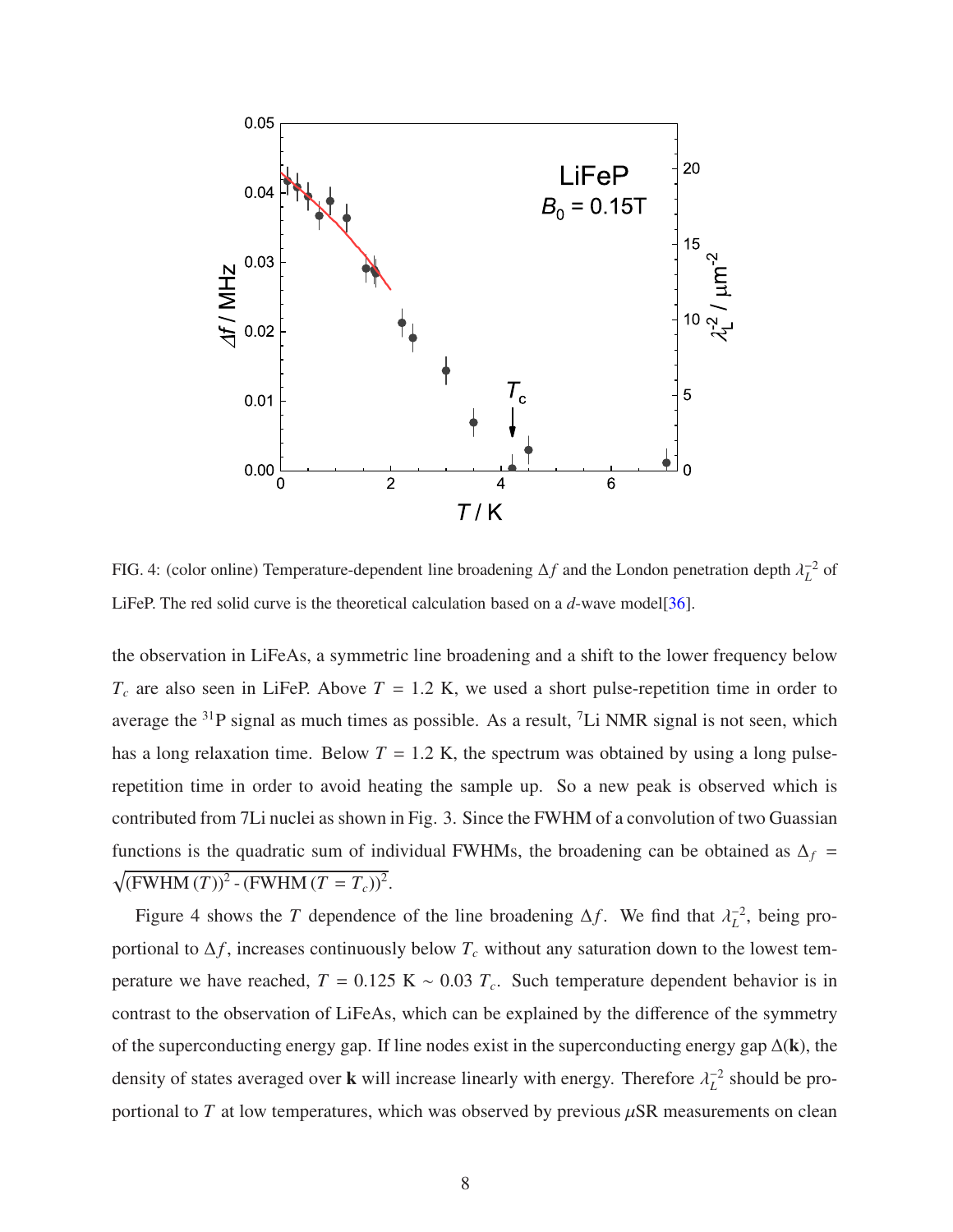polycrystalline samples of high-*T<sup>c</sup>* cuprate superconductors[\[29\]](#page-12-8). Fig. 4 shows that the temperature dependence of  $\lambda_L^{-2}$  is in good agreement with the theoretical calculation based on a *d*-wave model, as shown by the red line[\[36\]](#page-13-1). Our results therefore indicate that there are nodes in the superconducting energy gap. We note though that our results do not mean that the superconducting gap of LiFeP has *d*-wave symmetry since the temperature dependence of  $\lambda_L^{-2}$  alone cannot discern *d*-wave symmetry from other nodal superconducting energy gap symmetries, such as circular line node observed in BaFe<sub>2</sub>( $As<sub>0.7</sub>P<sub>0.3</sub>$ )<sub>2</sub>[\[12](#page-11-9)].

#### B. Spin fluctuations in LiFeP

In most iron-pnictides, spin fluctuations have been observed in the normal state and considered as a possible glue for cooper pairs[\[11](#page-11-8), [20](#page-12-3)[–22](#page-12-4)]. However, in both LiFeP and LiFeAs, previous spin-lattice relaxation rate  $1/T_1$  measurements show that spin correlations are rather weak[\[24](#page-12-6), [30](#page-12-12)]. For LiFeAs, 1/*T*<sup>1</sup> was measured at both zero and high fields[\[30](#page-12-12), [37\]](#page-13-2), indicating that the spin correlations are indeed very weak at low energies. This is consistent with the ARPES study which shows that the electron and hole pockets are mismatched, leading to the bad nesting of the Fermi surfaces and then weak spin fluctutions [\[37](#page-13-2)]. However, for LiFeP,  $1/T_1$  was measured only at 4.65 T[\[24](#page-12-6)]. In order to obtain the complete information about spin dynamics, we measure  $1/T_1$  at various fields as shown in Fig. 5. At 7 T, the spin-lattice relaxation rate divided by temperature,  $1/T_1T$ , is indeed nearly temperature independent. With decreasing field,  $1/T_1T$  starts to increase below *T* ~ 10 K. At 0.15 T, a strong enhancement of  $1/T_1T$  is clearly observed even in the superconducting state, indicating that spin correlations become much stronger at very low energies. In La2−*x*Sr*x*CuO4, 1/*T*1*T* also shows an enhancement with cooling in the superconducting state, which is related to the spin glass transition[\[38](#page-13-3)]. In such case, spin correlations should be further enhanced at higher magnetic fields due to the suppression of superconductivity. It means that  $1/T_1T$  should have a stronger temperature dependence at higher fields, in contrast to the observation in LiFeP.

In Fig. 6(a), we plot the value of  $1/T_1T$  measured at 1.5 K and 4.2 K as a function of  $f_0^{-1/2}$  $0^{(-1/2)}$  $1/T_1T$  appears to be proportional to  $f_0^{-1/2}$  $_{0}^{\alpha-1/2}$ , which is a typical behavior of the electronic spin diffusion in one dimensional(1D) systems[\[39\]](#page-13-4). The possibility of two-dimensional (2D) spin diffusion where  $1/T_1T \propto -\ln(f)$  can not be fully excluded as shown in Fig. 6(b), although the fitting for 2D is not as good as the 1D situation. In a cuprate compound  $Tl_2Ba_2CuO_y$ ,  $1/T_1T \propto -ln(f)$  which is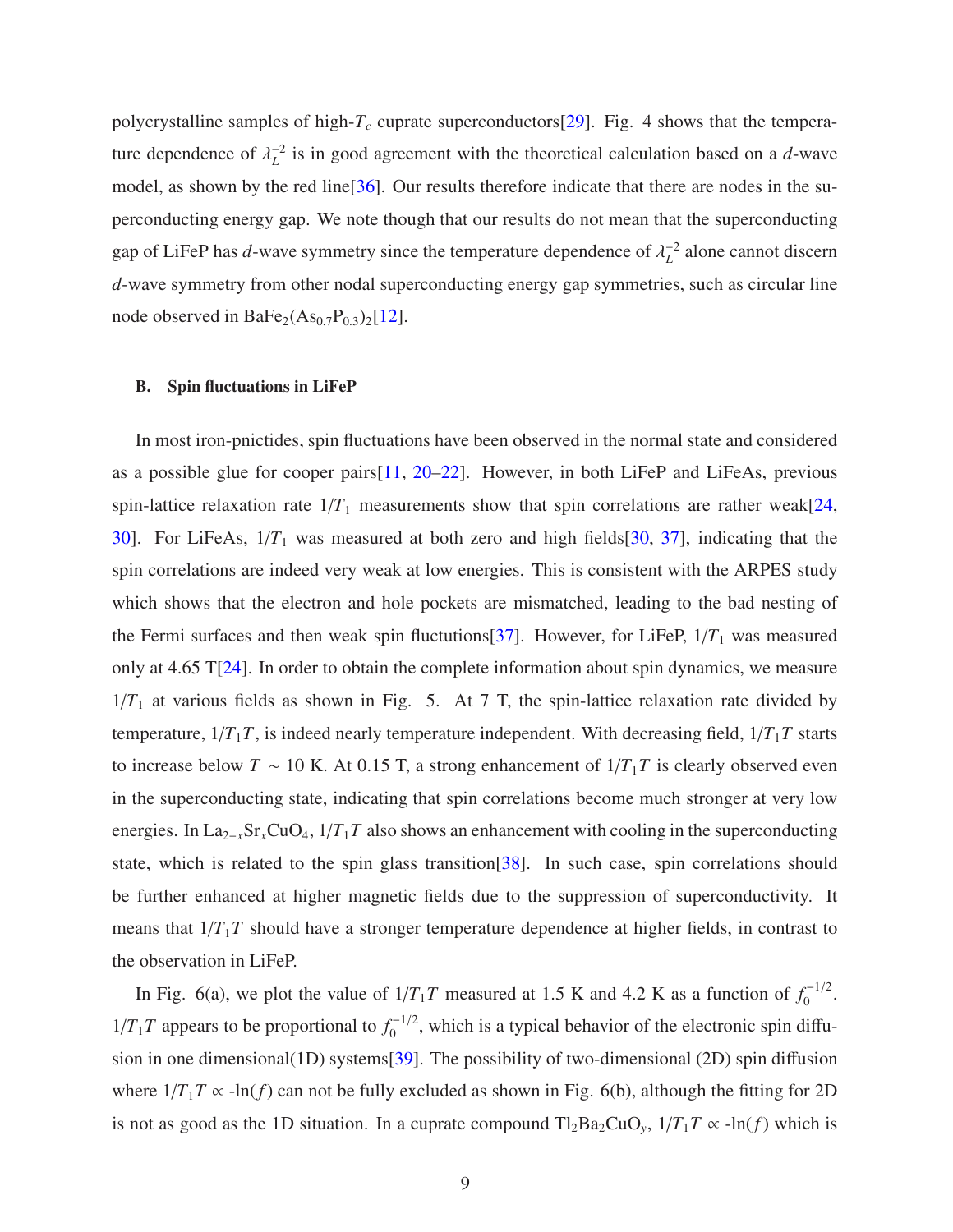

FIG. 5: (color online) Temperature evolution of 1/*T*1*T* of LiFeP at various fields. The arrows mark the onsets of superconducting transition  $T_c$  under respective fields. The error bar for  $1/T_1T$  is the s.d. in fitting the nuclear magnetization recovery curve and is smaller than the symbol size.

related to 2D spin diffusion, was found above  $T_c[40]$  $T_c[40]$ . In any cases, our results clearly indicate that spin correlations in LiFeP has a diffusion characteristic, meaning that spin correlation function has an anomalously large contribution at long times. Similar behavior has also been observed in  $La<sub>0.87</sub>Ca<sub>0.13</sub>FePO$ , but only inside the superconducting state and was suggested to be originated from a spin-triplet symmetry of superconducting state[\[41,](#page-13-6) [42](#page-13-7)]. In our study, however, we found that the diffusive fluctuations exist far above  $T_c$  in the normal state of LiFeP, indicating that they are irrelevant to superconductivity. To the best of our knowledge, the nature of spin diffusion behavior in cuprate superconductors is still unclear, although this behavior has been discovered more than two decades. Thus we hope that our work will draw more theoretical attention for this issue.

#### IV. CONCLUSION

In summary, we investigate the superconducting gap symmetry of LiFeP and LiFeAs by London penetration depth  $\lambda_L$  measurements. In LiFeAs,  $\lambda_L$  is found to saturate below  $T \sim 0.2 T_c$ , meaning that the superconducting gap is fully opened. The temperature dependence of λ*<sup>L</sup>* is an-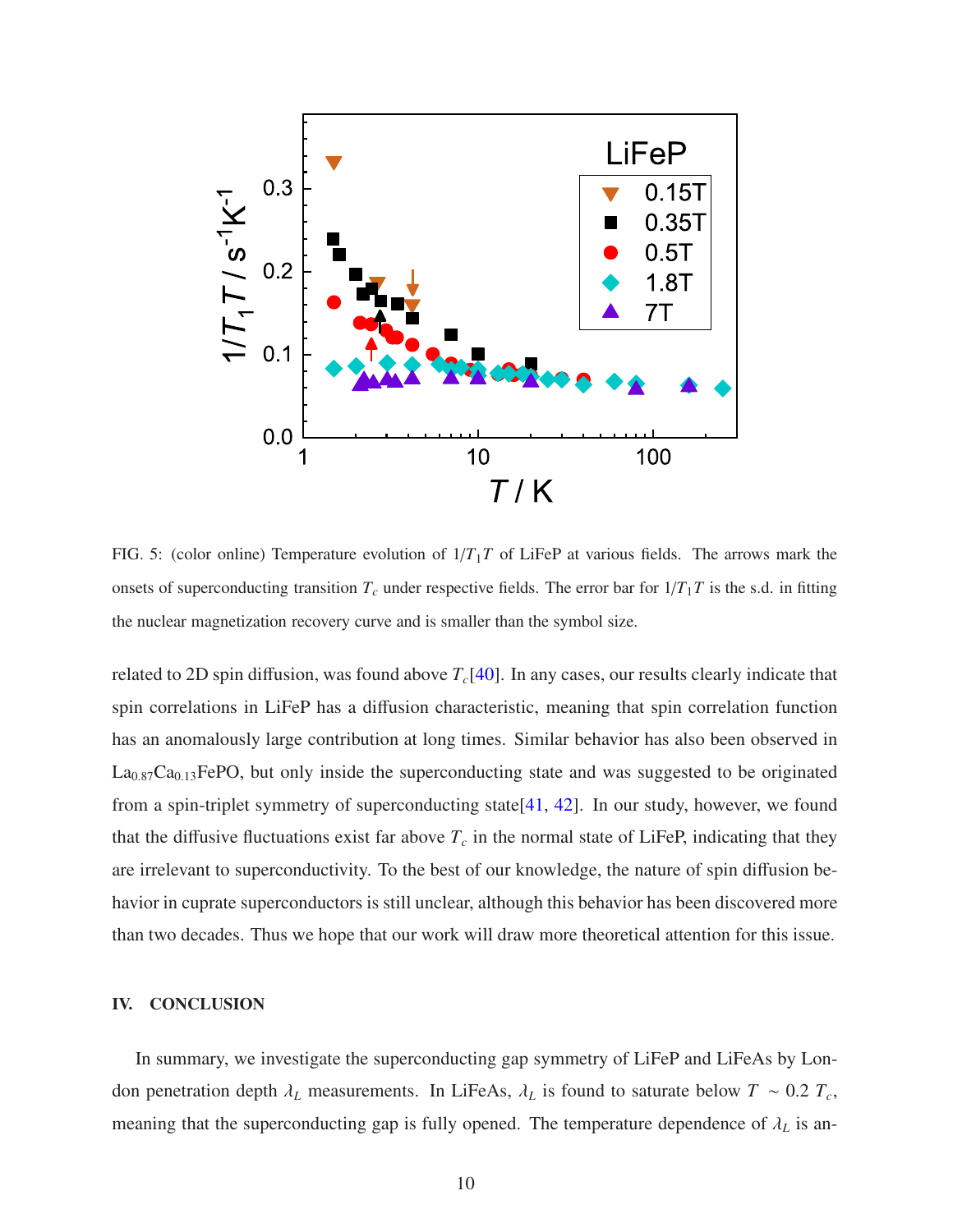

FIG. 6: (color online) (a)  $1/T_1T$  as a function of  $f_0^{-1/2}$  $\int_0^{\pi-1/2}$ . The solid curves are the linear fittings of  $1/T_1T$  to  $f_0^{-1/2}$  $\int_0^{\frac{1}{2}}$ . (b)  $1/T_1T$  as a function of the NMR frequency  $f_0$ . The solid curves indicate  $1/T_1T \propto -\ln(f)$ . The error bar is smaller than the symbol size.

alyzed by a two-gaps model and the value of two superconducting gaps of LiFeAs are acquired as  $\Delta_1 = 1.2$   $k_B T_c$  and  $\Delta_2 = 2.8$   $k_B T_c$ . In contrast, we find that  $\lambda_L$  does not show any saturation with decreasing temperature down to  $T \sim 0.03 T_c$  in LiFeP. This indicates the existence of nodes in the superconducting energy gap function in LiFeP. Finally, we perform spin-lattice relaxation measurements at various fields in LiFeP.  $1/T_1T$  is nearly temperature independent at 7 T, but is strongly enhanced at low fields below  $T = 10$  K, suggesting that the spin correlation is enhanced at very low energies. We further find that  $1/T_1T$  is proportional to  $f^{-1/2}$ , indicating that spin fluctuations have a 1D diffusive characteristic. Such behavior was also observed in some cuprate high-*T<sup>c</sup>* superconductors, while its origin still needs more studies.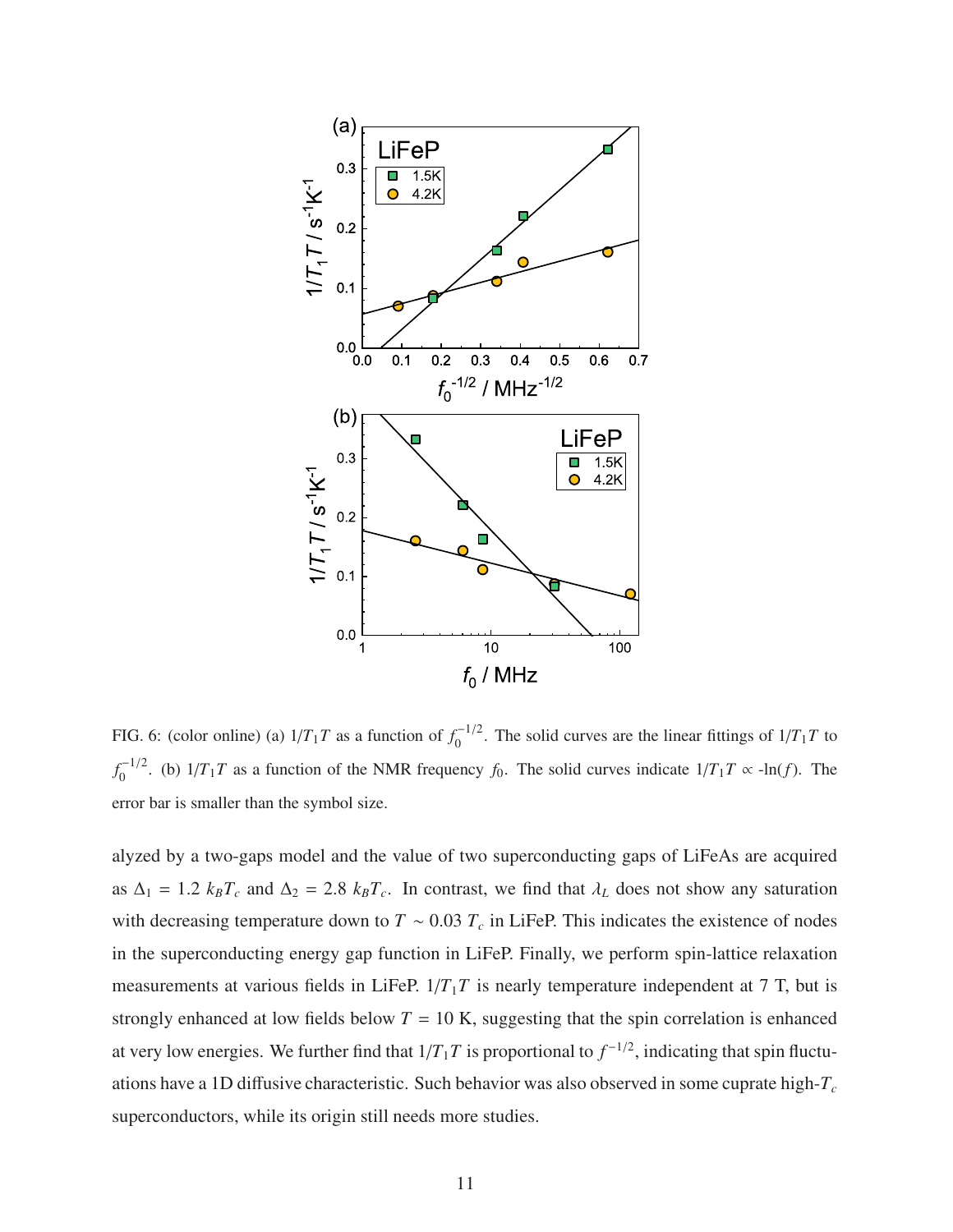## Acknowledgments

We thank S. Kawasaki and K. Matano for assistance in some of the measurements and helpful discussions. This work was supported by NSFC (Grant No. 11904023, No. 11974405, No. 11674377 and No. 11634015) and the Fundamental Research Funds for the Central Universities (Grant No. 2018NTST22), MOST grants (No. 2016YFA0300502 and No. 2017YFA0302904), and the Strategic Priority Research Program of the Chinese Academy of Sciences (Grant No. XDB33010100).

- <span id="page-11-1"></span><span id="page-11-0"></span>[1] Kamihara Y, Watanabe T, Hirano M and Hosono H 2008 *[J. Am. Chem. Soc.](https://doi.org/10.1021/ja800073m)* 130 3296
- [2] Keimer B, Kivelson S A, Norman M R, Uchida S and Zaanen J 2015 *[Nature](https://doi.org/10.1038/nature14165)* 518, 179
- <span id="page-11-3"></span><span id="page-11-2"></span>[3] Dai P C 2015 *[Rev. Mod. Phys.](https://doi.org/10.1103/RevModPhys.87.855)* 87, 855
- <span id="page-11-4"></span>[4] Fernandes R M, Chubukov A V, and Schmalian J 2014 *[Nat. Phys.](https://doi.org/10.1038/nphys2877)* 10, 97
- [5] Shen Z X, Dessau D S, Wells B O, King D M, Spicer W E, Arko A J, Marshall D, Lombardo L W, Kapitulnik A, Dickinson P, Doniach S, DiCarlo J, Loeser T and Park C H 1993 *[Phys. Rev. Lett.](https://doi.org/10.1103/PhysRevLett.70.1553)* 70, 1553
- <span id="page-11-5"></span>[6] Wollman D A, Van Harlingen D J, Lee W C, Ginsberg D M and Leggett A J 1993 *[Phys. Rev. Lett.](https://doi.org/10.1103/PhysRevLett.71.2134)* 71, 2134
- <span id="page-11-6"></span>[7] Matano K, Ren Z A, Dong X L, Sun L L, Zhao Z X and Zheng G Q 2008 *EPL* 83[, 57001](https://doi.org/10.1209/0295-5075/83/57001)
- <span id="page-11-7"></span>[8] Ding H, Richard P, Nakayama K, Sugawara K, Arakane T, Sekiba Y, Takayama A, Souma S, Sato T, Takahashi T, Wang Z, Dai X, Fang Z, Chen G F, Luo J L and Wang N L 2008 *EPL*[, 83 47001](https://doi.org/10.1209/0295-5075/83/47001)
- <span id="page-11-14"></span>[9] Li Z, Sun D L, Lin C T, Su Y H, Hu J P and Zheng G Q 2011 *[Phys. Rev. B](https://doi.org/10.1103/PhysRevB.83.140506)* 83, 140506
- [10] Ge Q Q, Ye Z R, Xu M, Zhang Y, Jiang J, Xie B P, Song Y, Zhang C L, Dai P C, and Feng D L 2013 *[Phys. Rev. X](https://doi.org/10.1103/PhysRevX.3.011020)* 3, 011020
- <span id="page-11-8"></span>[11] Oka T, Li Z, Kawasaki S, Chen G F, Wang N L and Zheng G Q 2012 *[Phys. Rev. Lett.](https://doi.org/10.1103/PhysRevLett.108.047001)* 108, 047001
- <span id="page-11-9"></span>[12] Zhang Y, Ye Z R, Ge Q Q, Chen F, Jiang J, Xu M, Xie B P and Feng D L 2012 *[Nat. Phys.](https://doi.org/10.1038/nphys2248)* 8, 371
- <span id="page-11-10"></span>[13] Yoshida T, Ideta S, Shimojima T, *et al.* 2014 *[Scientific Report](https://doi.org/10.1038/srep07292)* 4, 7292
- <span id="page-11-11"></span>[14] Kuroki K, Usui H, Onari S, Arita R, and Aoki H 2009 *[Phys. Rev. B](https://doi.org/10.1103/PhysRevB.79.224511)* 79, 224511
- <span id="page-11-12"></span>[15] Deng Z, Wang X C, Liu Q Q, Zhang S J, Lv Y X, Zhu J L, Yu R C and Jin C Q 2009 *EPL* 87[, 37004](https://doi.org/10.1209/0295-5075/87/37004)
- <span id="page-11-13"></span>[16] Wang X C, Liu Q Q, Lv Y X, Gao W B, Yang L X, Yu R C, Li F Y and Jin C Q 2008 *[Solid State Communications](https://doi.org/10.1016/j.ssc.2008.09.057)* 148, 538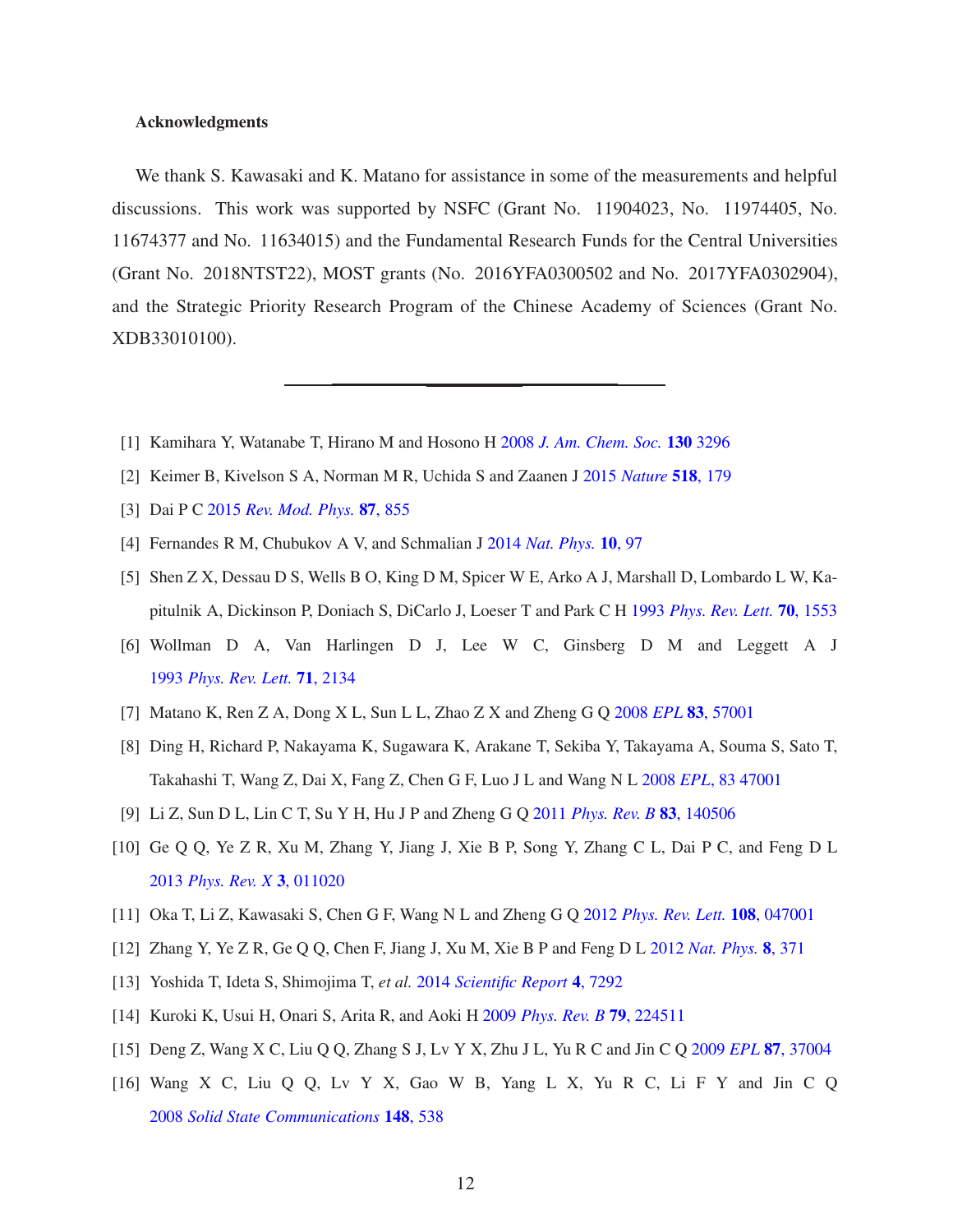- <span id="page-12-0"></span>[17] Hashimoto K, Kasahara S, Katsumata R, Mizukami Y, Yamashita M, Ikeda H., Terashima T, Carrington A, Matsuda Y and Shibauchi T 2012 *[Phys. Rev. Lett.](https://doi.org/10.1103/PhysRevLett.108.047003)* 108, 047003
- <span id="page-12-1"></span>[18] Oh S, Mounce A M, Lee J A, Halperin W P, Zhang C L, Carr S and Dai P C 2013 *[Phys. Rev. B](https://doi.org/10.1103/PhysRevB.87.174517)* 87, 174517
- <span id="page-12-2"></span>[19] Wang C G, Li Z, Yang J, Xing L Y, Dai G Y, Wang X C, Jin C Q, Zhou R and Zheng G Q 2018 *[Phys. Rev. Lett.](https://doi.org/10.1103/PhysRevLett.121.167004)* 121, 167004
- <span id="page-12-3"></span>[20] Nakai Y, Iye T, Kitagawa S, Ishida K, Ikeda H, Kasahara S, Shishido H, Shibauchi T, Matsuda Y and Terashima T 2010 *[Phys. Rev. Lett.](https://doi.org/10.1103/PhysRevLett.105.107003)* 105, 107003
- [21] Ning F L, Ahilan K, Imai T, Sefat A S, McGuire M A, Sales B C, Mandrus D, Cheng P, Shen B and Wen H H 2010 *[Phys. Rev. Lett.](https://doi.org/10.1103/PhysRevLett.104.037001)* 104, 037001
- <span id="page-12-5"></span><span id="page-12-4"></span>[22] Zhou R, Li Z, Yang J, Sun D L, Lin C T and Zheng G Q 2013 *[Nat. Commun.](https://doi.org/10.1038/ncomms3265)* 4, 2265
- [23] Hashimoto K, Cho K, Shibauchi T, Kasahara S, Mizukami Y, Katsumata R, Tsuruhara Y, Terashima T, Ikeda H, Tanatar M A, Kitano H, Salovich N, Giannetta R W, Walmsley P, Carrington A, Prozorov R and Matsuda Y 2012 *[Science](https://doi.org/10.1126/science.1219821)* 336, 1554
- <span id="page-12-6"></span>[24] Man H Y, Guo S L, Zhi G X, Gong X, Wang Q, Ding C, Jin Y K and Ning F L 2014 *EPL* 105[, 67005](https://doi.org/10.1209/0295-5075/105/67005)
- <span id="page-12-9"></span><span id="page-12-7"></span>[25] Brandt E H 1988 *[Phys. Rev. B](https://doi.org/10.1103/PhysRevB.37.2349)* 37, 2349(R)
- [26] Harshman D R, Brandt E H, Fiory A T, Inui M, Mitzi D B, Schneemeyer L F and Waszczak J V 1993 *[Phys. Rev. B](https://doi.org/10.1103/PhysRevB.47.2905)* 47, 2905
- <span id="page-12-10"></span>[27] Inosov D S, White J S, Evtushinsky D V, Morozov I V, Cameron A, Stockert U, Zabolotnyy V B, Kim T K, Kordyuk A A, Borisenko S V, Forgan E M, Klingeler R, Park J T, Wurmehl S, Vasiliev A N, Behr G., Dewhurst C D and Hinkov V 2010 *[Phys. Rev. Lett.](https://doi.org/10.1103/PhysRevLett.104.187001)* 104, 187001
- <span id="page-12-11"></span>[28] Carrington A and Manzano F 2003 *[Physica C: Superconductivity](https://doi.org/10.1016/S0921-4534(02)02319-5)* 385, 205
- <span id="page-12-8"></span>[29] Sonier J E, Brewer J H and Kiefl R F 2000 *[Rev. Mod. Phys.](https://doi.org/10.1103/RevModPhys.72.769)* 72, 769
- <span id="page-12-12"></span>[30] Li Z, Ooe Y, Wang X C, Liu Q Q, Jin C Q, Ichioka M and Zheng G Q 2010 *[J. Phys. Soc. Jpn.](https://doi.org/10.1143/JPSJ.79.083702)* 79, 083702
- <span id="page-12-13"></span>[31] Borisenko S V, V. Zabolotnyy B, Evtushinsky D V, Kim T K, Morozov I V, Yaresko A N, Kordyuk A A, Behr G, Vasiliev A, Follath R and Büchner B 2010 *[Phys. Rev. Lett.](https://doi.org/10.1103/PhysRevLett.105.067002)* **105**, 067002
- <span id="page-12-14"></span>[32] Li C, Dai G Y, Cai Y Q, Wang Y, Wang X C, Gao Q, Liu G D, Huang Y, Wang Q Y, Zhang F F, Zhang S J, Yang F, Wang Z M, Peng Q J, Xu Z Y, Jin C Q, Zhao L and Zhou X J 2020 *[Chin. Phys. B](https://doi.org/10.1088/1674-1056/abb21f)* 29 107402
- <span id="page-12-15"></span>[33] Abragam A 1961 *[The principles of nuclear magnetism](https://doi.org/10.1016/0029-5582(61)90091-8)* (Oxford university press) p. 217
- <span id="page-12-16"></span>[34] Jeglič P, Potočnik A, Klanjšek M, Bobnar M, Jagodicč M, Koch K, Rosner H, Margadonna S, Lv B,